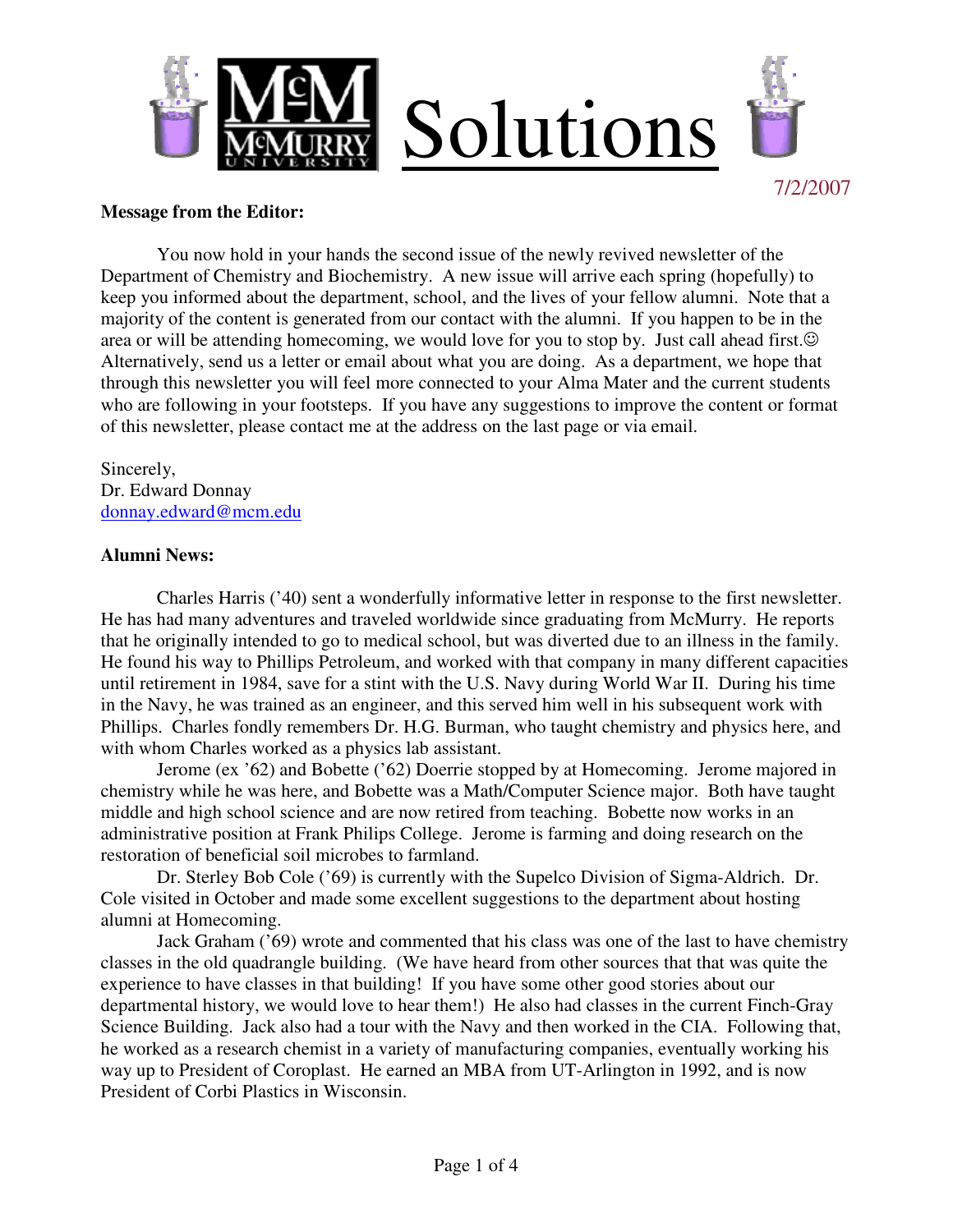In November, Geof Whitley ('01) was in town for the month to visit family and friends. He was recovering from surgery in which he donated a portion of his liver to a friend. Geof was married last summer to Megan, and they currently live in Boston. Geof was applying to graduate school in psychology when we last spoke.

Another Homecoming attendee, Kay Younggren ('02) is now Dr. Younggren, having graduated from Baylor College of Dentistry in May 2006. She is now in private practice in Artesia, NM.

 Nathan Rife ('04) wrote that he was finishing a Master's degree in Chemistry at TAMU, and then would be deciding whether to pursue a Ph.D. in chemistry or perhaps switching to engineering or even dentistry.

 Eric Palmer ('05) has been working at the Trinity River Authority water treatment facility in Dallas as an aquatic toxicologist. He was also looking into graduate programs in biochemistry or molecular biology at University of North Texas and UT-Dallas.

Sean Smith ('06) visited Abilene a couple of times in the past year to prepare for his marriage to Courtney Hendricks, a current McMurry biology major. Sean had a good first year as a graduate student at the University of Missouri-Rolla, studying polymer chemistry.

 Rusty Sliter ('06) stopped by while he was in town for his sister's wedding. Rusty is enjoying his first year at the University of Southern California, studying physical chemistry. At the time of this writing, he should be in Japan as part of a research collaboration effort.

 Thanks to all who have written or visited. We look forward to more visits and letters during the next year!

### **Departmental News:**

 We are happy to introduce two new graduates, Dylan Everett and Catrina Reed. Dylan will be attending the Baylor College of Dentistry in Dallas, which is part of the Texas A&M Health Sciences System. Catrina will be entering graduate school at Texas A&M in College Station to begin studies in molecular biology. A report on the Honors thesis that she wrote about her research is located below.

We would also like to welcome the newest member of the McMurry Chemistry family, Lorraine (Rainey) Pyenta, born February 14, 2007. She was 7lbs. 10oz. and 20in. long. She joins her older brothers Adam, Nathaniel (Natty), and Gabriel (Gabby) in the Pyenta household. Congratulations, Paul and Josie!

 We regret to report that Mrs. Roberta Jones, widow of Dr. W. Norton Jones, passed away at the age of 91 on December 9, 2006, in Albuquerque, NM. We current faculty members did not have the pleasure of knowing Mrs. Jones, but perhaps many of you reading this did know her. Mrs. Jones is survived by her nephew and nieces. If any of you wish to send condolences to her family, we can assist you with contacting them.

 Some of our more recent graduates knew John Wallace, who began a major in chemistry a few years ago. We were all saddened by his death two years ago from cancer. Just recently, his family established an endowed scholarship in his memory. The John Oliver Wallace Memorial Scholarship will be given annually to a student pursuing a major or minor in chemistry. The Chemistry department is grateful for the Wallace family and their commitment to McMurry University in memory of their son.

 We would like to send along our best wishes to Mrs. Alecia Eppley who is leaving the department after serving as an adjunct for three years. She was instrumental in developing the two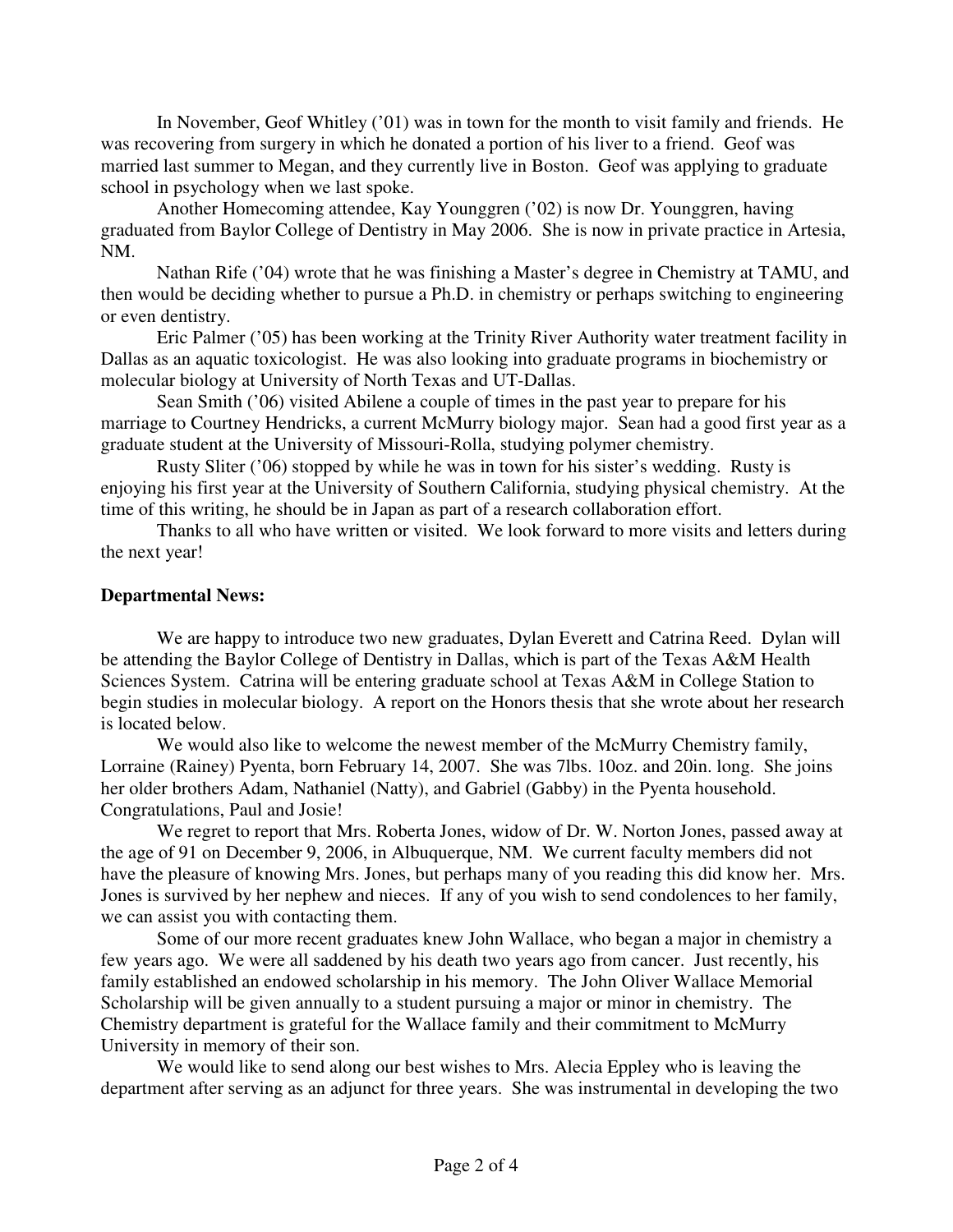semester chemistry sequence for nursing majors. Alecia and her family are moving to Pennsylvania, where her husband took a position in the religion department at Thiel College. A search for a new adjunct has just begun, but we will have a hard time finding someone as good as Alecia.

# **Departmental Research:**

 Catrina Reed, a recently graduated senior, completed and orally defended an honors thesis based on her work with Dr. Pyenta. The title of her thesis was "Transformation of *Bacillus thuringiensis* with GFP Encoding Vectors via Electroporation." Catrina describes her work as follows:

Dr. Pyenta and I have researched how to efficiently transform the bacterium *Bacillus thuringiensis* with a plasmid that contains encoding for GFP. The bacterium is a bioinsecticide that produces a delta-endotoxin upon sporulation. The toxin has varying toxicity to some insects. By transforming the bacterium with a plasmid that encodes for GFP, the bacterium can be tracked through the intestinal tract of insects, and the effectiveness as a bioinsecticide can be studied*.* 

 While we don't usually teach classes during the summer, that doesn't mean that the department is on vacation! We are committed to using research as a tool to teach interested students. We have been fortunate to have a Welch Foundation Departmental Research Grant since June 1999 which has enabled us to carry out research during the summer, usually involving a handful of students. This summer, Dr. Paul Pyenta will be advising two students who will be continuing on the project that Catrina advanced over the past year. In the effort to setup his lab and begin doing some synthetic research, Dr. Edward Donnay will be assisted by a student. Meanwhile, Dr. Arlen Jeffery will be continuing his work with anti-viral agents and Dr. Pam Veltkamp will be working on changing the direction of her research.

# **School and Miscellaneous News:**

 On March 24, the science departments at McMurry were pleased to co-host Professor Frank Wilczek as a Nobel Laureate speaker. Dr. Wilczek received the Nobel Prize in Physics in 2004 for his work on the fundamental properties of mass. His visit here was sponsored by McMurry's Science/Math Advisory Board (SMAB). This Board is a group of science, math, and computer science alumni who voluntarily assist the science and math departments at McMurry with a variety of support, such as obtaining speakers like Dr. Wilczek and sending students to professional conferences. Our department has benefited from SMAB's help when they raised matching funds for a grant. If you would like to know more about SMAB, you can visit their website at mcmurrysmab.org or by contacting the current chairman, Dr. Max Wynn ('80, Chemistry and Biology) at 760 Treadwell, Hurst, TX 76053.

The SMAB also sponsors the McMurry Science and Mathematics Wall of Honor into which Dr. Roy W. Sonntag ('60-'96) was inducted this past year. He joins Dr. W. Norton Jones ('48-'76), who was inducted in 1997, as former chemistry faculty so honored. Dr. Sonntag could not attend the ceremony, so Dr. David Klassen ('69-'06) accepted the award on Dr. Sonntag's behalf.